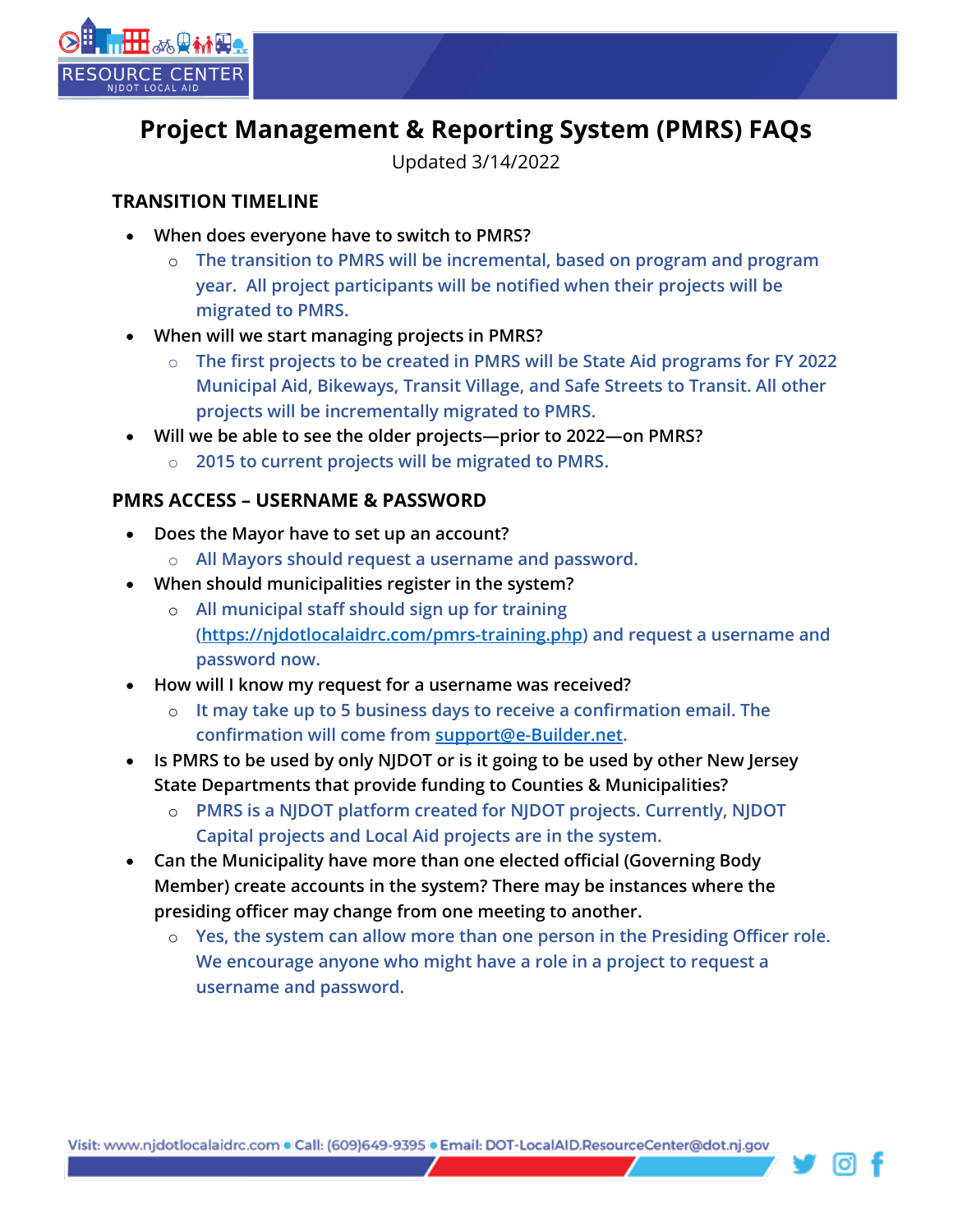

- **If I am a municipal engineer and a consultant for multiple towns, do I need two accounts?**
	- o **If you have a role in multiple municipalities, you only need one username and password. You will need to ensure that when the municipality submits the application in SAGE you are added as the engineer. If that is not done, we can add you when the project is created.**
- **Does a municipal representative need to provide approval to create an account?**
	- o **No, a municipal representative does not need to provide prior approval to a project's participants. When municipalities submit an application in SAGE, they are required to provide the names of individuals in the following roles: Mayor, Clerk, and Engineer. This information will be automatically added to the PMRS Project. A municipal representative can also log in to PMRS and see who is associated with a project. They can request that participants be removed if they are no longer associated with the municipality or added if new.**

#### **MANAGING YOUR PROJECTS**

- **Will engineers start the projects like SAGE? And will we receive logins for PMRS?**
	- o **Upon completing [training,](https://njdotlocalaidrc.com/pmrs-training.php) you will receive the link to create your account in the system. You will be approved by our Technology Solutions Group but you will not see any projects yet.**
	- o **The projects will be created in PMRS through integration with SAGE. The project will be created after the municipality submits an application to SAGE.**
	- o **The engineer needs to be assigned to this project in order for them to work on the project.**
	- o **District Office staff will assign LPA Engineers, LPA Project Managers, LPA Presiding Officers, and LPA Clerks to the project.**
	- o **The assignments will be done based on "Applicant Information Page" in municipality or county's SAGE Application.**
- **Will we be notified by email when a step needs to be completed in PMRS?**
	- o **Yes. The system will notify appropriate individuals when they need to take action on a project.**
- **Will PMRS be used for Federal Aid projects?**
	- o **Yes, eventually we will migrate all Local Aid projects, including Federal Aid projects, to PMRS. We are working on the State projects first.**
- **Can we import Excel spreadsheets for the cost tab?**
	- o **You will not need to manage the cost information in PMRS. Local Aid project cost information is automatically created based on the grant amount, eligible cost in award amount, and invoice amount.**

Visit: www.njdotlocalaidrc.com . Call: (609)649-9395 . Email: DOT-LocalAID.ResourceCenter@dot.nj.gov

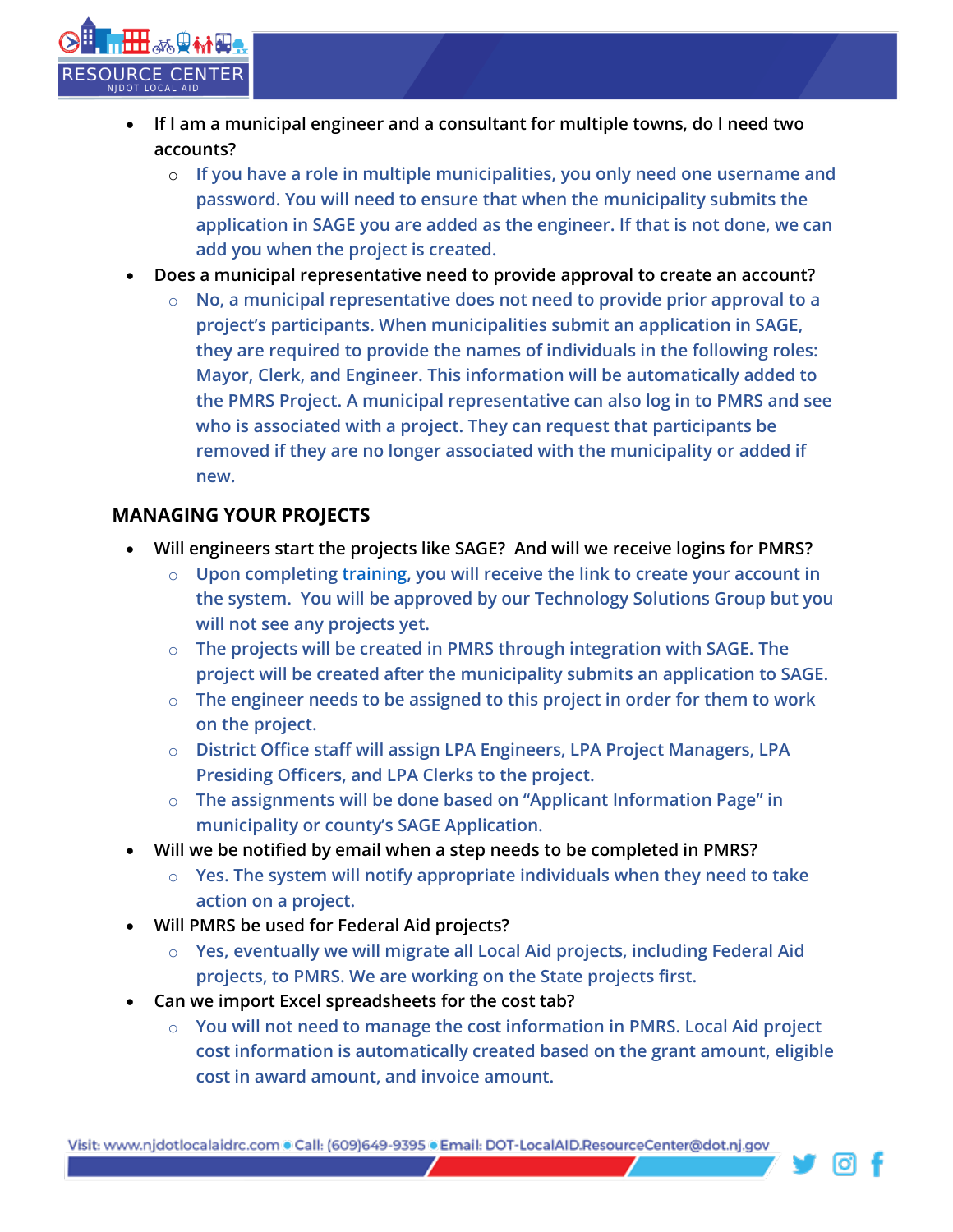

- **Can you upload plans to PMRS?**
	- o **Yes, plan sets can be uploaded to PMRS.**
- **When entering the resolution number into PMRS, can we include dashes?**
	- o **Yes, you may enter dashes in the resolution number field.**
- **What CADD software can be used to submit plans?**
	- o **PMRS can accept dgn files, however, plans being submitted for review need to be in pdf format.**
- **Is there a maximum file size when uploading sets of construction plans?**
	- o **There are no size limitations that we are aware of. However, if you encounter an issue, please upload in smaller batches.**
- **Are we still going to be required to send "signed and sealed" original hard copies moving forward or will a PDF suffice?**
	- o **Signed and sealed hard copies of the Resolution are no longer required. We have worked with our attorneys to ensure that this is legally acceptable. We will provide guidance on applying an Engineer's seal to plans.**
- **If project level responsibilities change, how easy is it to update and provide access to new team members?**
	- o **If roles change in your organization, contact the [District Office](https://njdotlocalaidrc.com/about-us/district-offices) as soon as possible to have your project team updated.**
- **Can there be more than one Local Public Agency Project Manager?**
	- o **Yes, you can have multiple people assigned to a role. An assistant Project Manager will have similar access to the project in PMRS and will be able to track project status, access project documents, etc.**
- **What happens if a township switches the consultant in subsequent years? Does the township have to disassociate the previous engineer from the project?**
	- o **Yes, we recommend that you keep your project team up to date. When there are changes in your organization, you may contact your [Local Aid District](https://njdotlocalaidrc.com/about-us/district-offices)  [Office](https://njdotlocalaidrc.com/about-us/district-offices) to add or remove project participants.**
- **Do other NJ State agencies use PMRS?**
	- o **No, the Project Management and Reporting System is used to manage only NJ Department of Transportation projects.**
- **Our municipality has received two grants. Can we combine these grants into one? NEW!**
	- o **No. Each project in PMRS has a unique identifier that electronically links it to the certified funds for each grant. For invoicing purposes, the system is unable to combine two projects with individual, unique identifiers. However, while we cannot combine the funds for multiple projects in PMRS, a LPA can create a single bid for multiple projects with separate grants as one construction contract and achieve the same goal. To do this, the project limits and pay items must be explicitly distinguished for each individual grant.**

Visit: www.njdotlocalaidrc.com . Call: (609)649-9395 . Email: DOT-LocalAID.ResourceCenter@dot.nj.gov